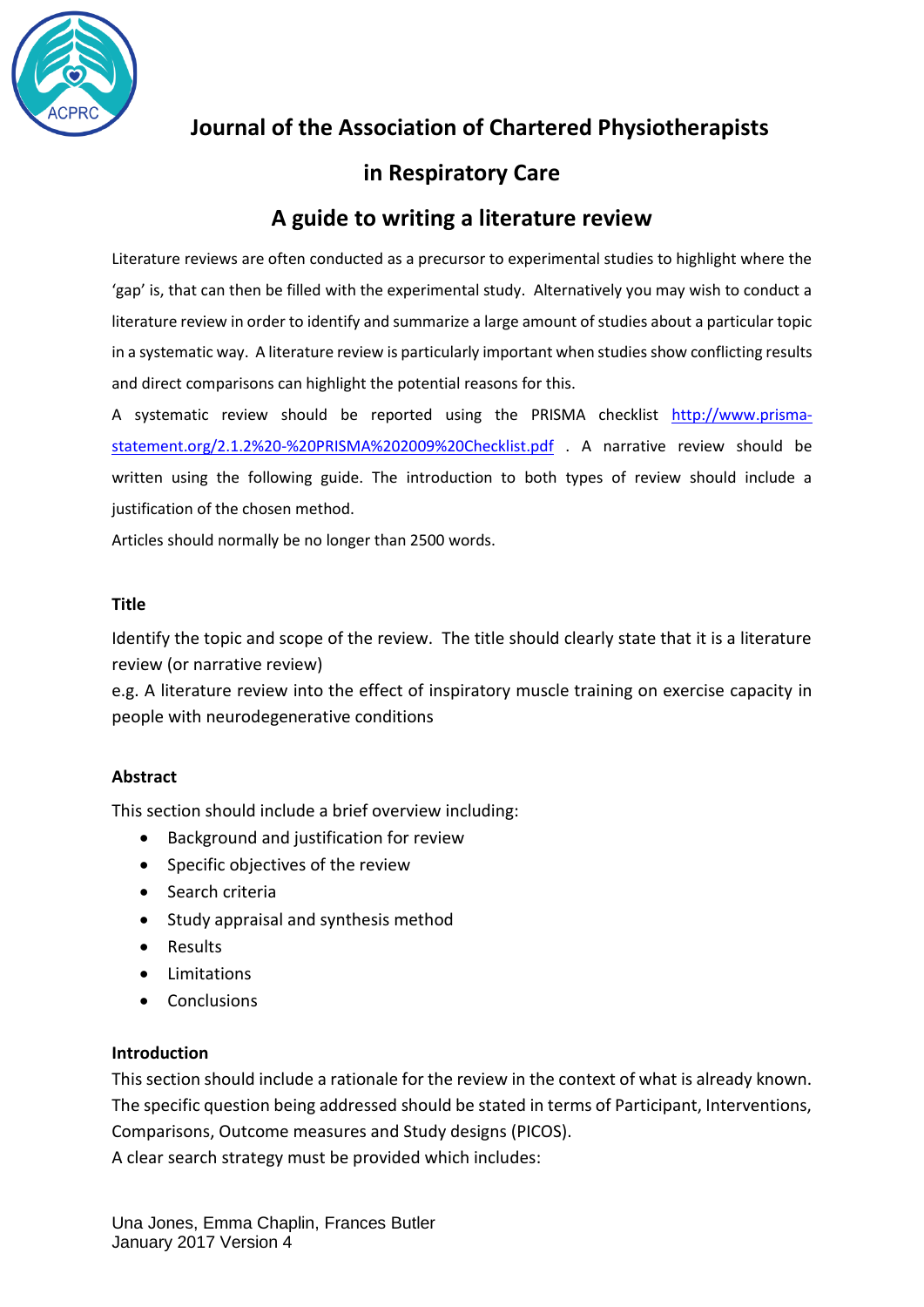

- Sources of information e.g. databases used and dates covered by search
- Key search terms in relation to PICOS
- Inclusion/exclusion criteria for studies
- Method of study appraisal e.g. Critical Appraisal Skills Programme (CASP http://www.casp-uk.net/) and number of appraisers

#### **Review**

The narrative review should be presented as an analysis and synthesis of the data found based on the search strategy. The review may be divided into sub sections which clearly link to the question and provide clarity for the reader.

#### **Conclusion**

This section should provide a conclusion based on the search strategy and the analysis and synthesis of the studies found. Recommendations for further study should be included.

#### **Key points**

Three key points should provide the reader with the value of the review

### **Acknowledgements**

Acknowledgements should be provided for anyone who was not an author but helped in the preparation of the article.

## **Funding**

Funding of the study needs to be acknowledged preferably worded as follows. Either: 'This work was supported by [name of funder] grant number [xxx]' or 'This research received no specific grant from any funding agency in the public, commercial or not-for-profit sectors'. You must ensure that the full, correct details of your funder(s) and any relevant grant numbers are included.

## **Ethical and R&D approval**

Approval for use of an individual's data must be gained from relevant sources. If your manuscript contains any individual person's data in any form (including individual details, images or videos), consent for publication must be obtained from that person, or in the case of children, their parent or legal guardian.

Trust/Health Board R&D approval and if necessary NHS research ethics approval must be documented. If the study was part of an academic award, confirmation of University ethical approval is also required.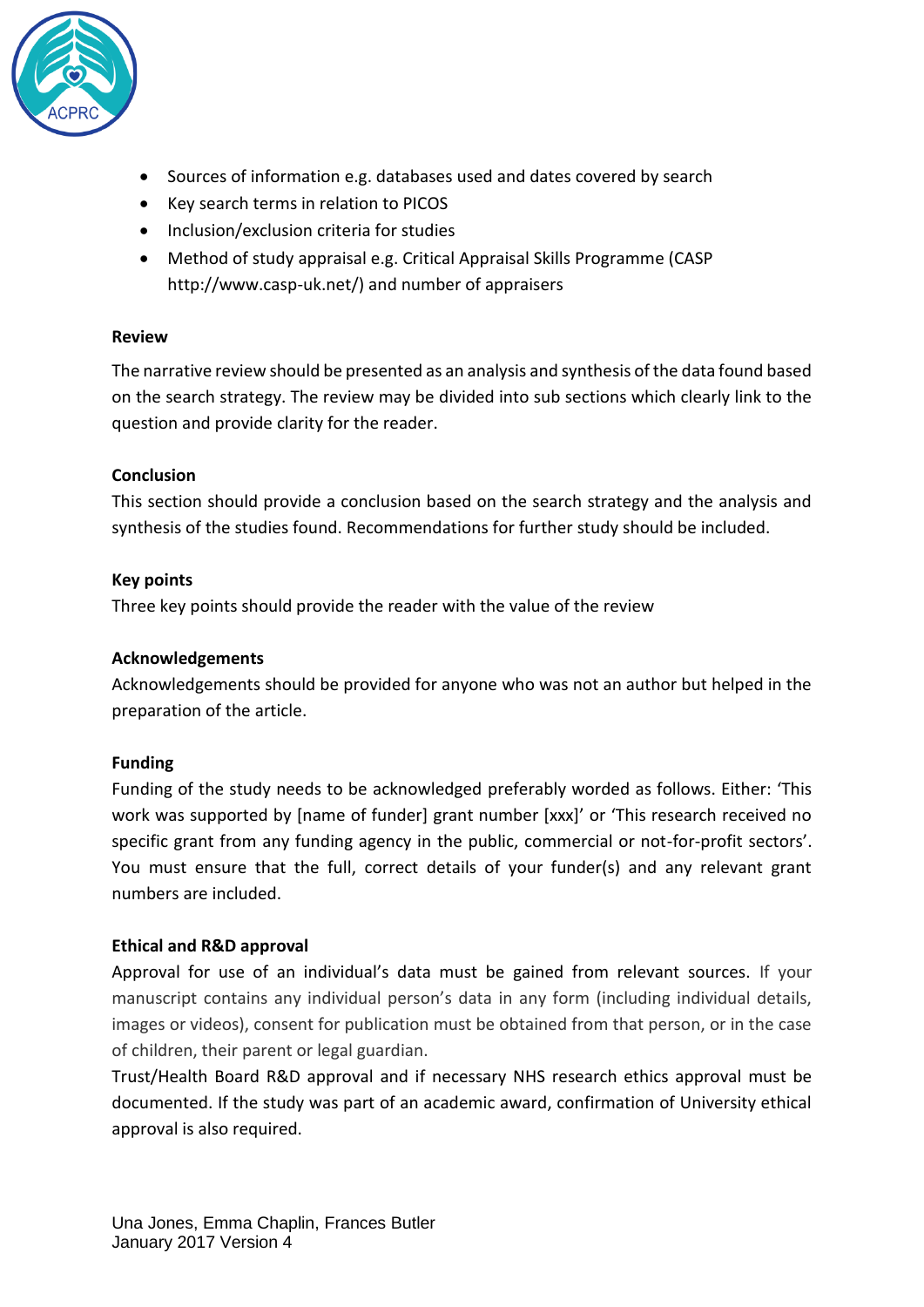

If your manuscript does not contain data from any individual person, please state "Not applicable" in this section.

# **References**

These should be referenced using the Harvard system. You are responsible for accurate referencing.

In the text, use the name and year system e.g. As Black and White (1987) have shown…, as already reported (Black and White, 1987)... For three or more authors print the first author's name followed by et al e.g. as Black et al (1987) have shown…

When several references are cited simultaneously, the order should be chronological e.g. Black et al 1997, White and Smith 1987.

In the reference list arrange references alphabetically by first author's surname. Print the names and initials of all authors for references with six or fewer authors; for seven or more authors print the first three and add 'et al'.

The sequence **for a journal article** is: author(s); year; title; journal; volume; first and last page numbers. The layout and punctuation are e.g.

Gosselink, R. 2004 Breathing techniques in patients with chronic obstructive pulmonary disease (COPD). Chronic Respiratory Disease 1(3): pp163-172.

**For online journals** i.e. those that are only available on-line or those in press and available online:

Merchant, A.T. 2007. Diet, physical activity, and adiposity in children in poor and rich neighbourhoods: a cross-sectional comparison. Nutrition Journal [Online] 6. Available at: http://www.nutritionj.com/content/pdf/1475-2891-6-1.pdf [Accessed:10 May 2013].

The sequence, layout and punctuation **for books** are:

West, J.B. 2012 Respiratory Physiology 9<sup>th</sup> Edition Philadelphia: Wolters Kluwer Lippincott Williams & Wilkins.

**For a chapter** within an edited book: Samuels, B. 1979 Pulmonary complications of AIDS. In: Rand, A. and Long, B. eds. Management of AIDS. London: Butterworth, pp 387-95

The total number of references should not exceed 20.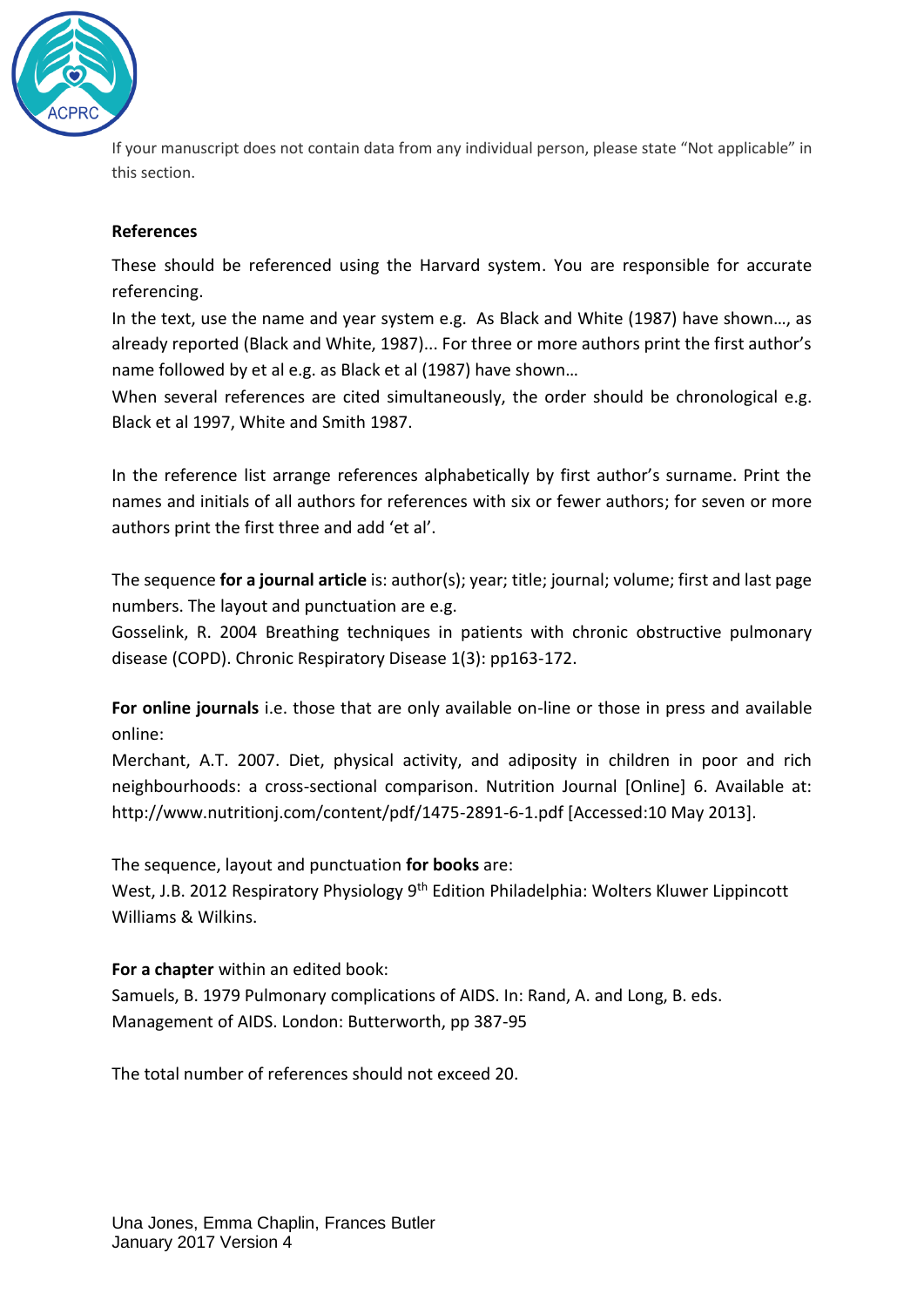

# **General formatting of the document for submission**

# **Font and spacing**

All text is Calibri and fully justified. Title: bold 16pt, 1.5 spacing Authors, keywords and correspondence: 12pt, all headings bold Abstract:

- Sub-headings: 14pt, bold, italic
- Text: 12pt, single spaced, italic

Main body of article:

- Headings: bold 14pt,
- Text: 12pt, double spacing
- Any further subheadings within sections: italic

Fig and table titles: 12pt

Note for insert figure/table: bold, italic, capital, red 12pt.

All pages must be numbered

# **Title page**

All submissions should include a title page as the first page of the document. This page must include the following information:

- Title of the article
- The names and initials of each author & institutional affiliation of each author.
- Name, e-mail address and telephone number of the author responsible for correspondence.
- Please provide up to 5 keywords that summarise the major themes of your article.
- Word count (excluding abstract)

## **Abbreviations and units**

Abbreviations should be defined at their first mention. SI units should always be used. For numbers: all numbers under 10 should be written as words except when describing a quantity e.g. PaO2 8.5Kpa. Numbers greater than 10 should be written as digits, except at the start of a sentence.